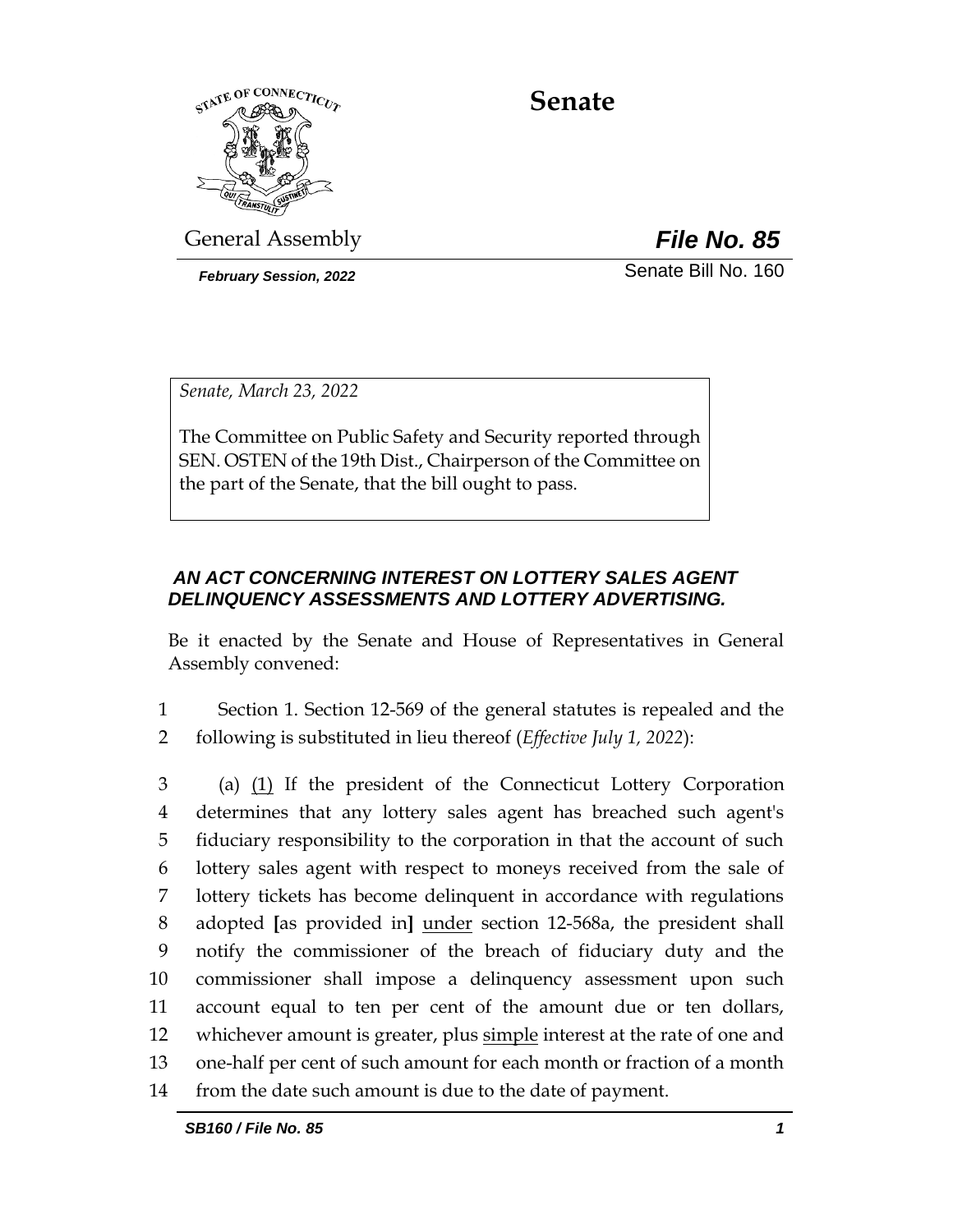(2) A lottery sales agent whose account was delinquent prior to July 16 1, 2022, and whose delinquency assessment was subject to 17 compounding interest on June 30, 2022, may apply to the commissioner on or after July 1, 2022, for a hardship waiver to reduce the amount of 19 interest delinquent, outstanding and payable to an amount based on simple interest.

 (3) Subject to the provisions of section 12-3a, the commissioner may waive all or part of the penalties provided under this subsection when 23 it is proven to the commissioner's satisfaction that the failure to pay such moneys to the state within the time allowed was due to reasonable cause and was not intentional or due to neglect.

 (4) Any such delinquent lottery sales agent shall be notified of such delinquency assessment and shall be afforded an opportunity to contest the validity and amount of such assessment before the commissioner who may conduct such hearing. Upon request of the president of the Connecticut Lottery Corporation, the commissioner may prepare and sign a warrant directed to any state marshal, constable or any collection agent employed by the Connecticut Lottery Corporation for distraint upon any property of such delinquent lottery sales agent within the state, whether personal or real property. An itemized bill shall be attached to the warrant certified by the commissioner as a true statement of the amount due from such lottery sales agent. Such warrant shall have the same force and effect as an execution issued in accordance with chapter 906. Such warrant shall be levied on any real, personal, tangible or intangible property of such agent and sale made pursuant to such warrant in the same manner and with the same force and effect as a levy and sale pursuant to an execution.

 (b) The commissioner shall adopt regulations in accordance with chapter 54 to carry out the purposes of this section.

 Sec. 2. Section 12-814 of the 2022 supplement to the general statutes is repealed and the following is substituted in lieu thereof (*Effective July 1, 2022*):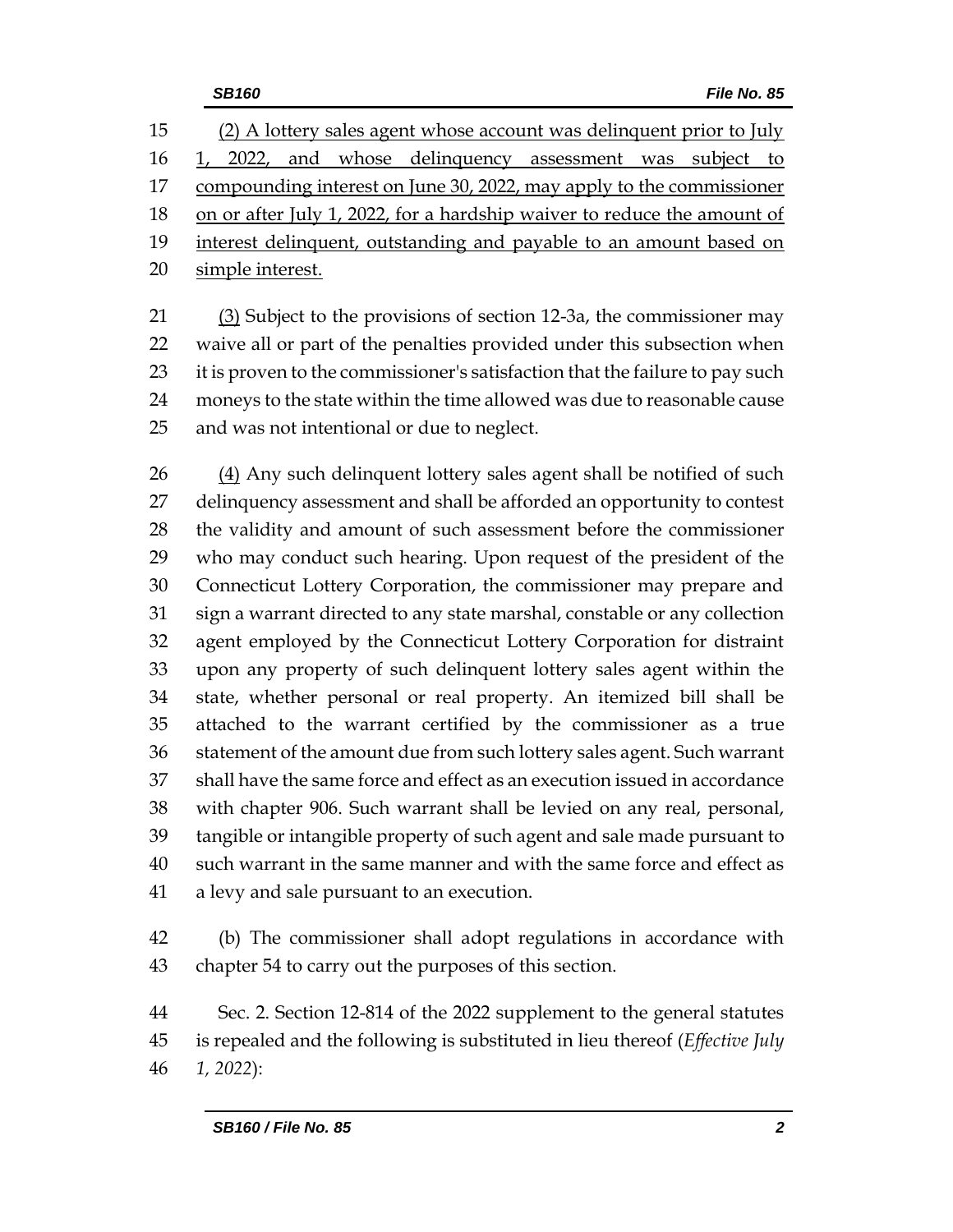(a) In each advertisement intended to promote the purchase of lottery tickets issued for games authorized under sections 12-563a, **[**and**]** 12-800 49 to 12-818, inclusive, and 12-850 to 12-872, inclusive, the corporation shall include a prominent and clear statement of the average chances of 51 winning per specific lottery ticket. A prominent and clear statement in any written digital or print advertising shall mean a type font no smaller than ten per cent of the largest font included in such advertisement, provided, for digital advertising posted in a physical retail location, the type font shall be no smaller than ten per cent of the largest font displayed that is applicable to the specific game to which the odds 57 apply.

 (b) The provisions of subsection (a) of this section shall apply **[**only**]** to (1) digital or print advertisements **[**in**]** including, but not limited to, social media, electronic mail communications, newspapers, magazines and brochures and on posters, **[**and**]** (2) **[**television and radio advertisements thirty seconds or longer for one game**]** video advertisements, and (3) audio-only advertisements, except those that 64 are less than thirty seconds for  $(A)$  the sale of tickets for lottery draw games through the Internet, an online service or a mobile application, or (B) keno through the Internet, an online service or a mobile application.

 (c) On or before October 1, 1999, the corporation shall implement a code of standards for all advertisements and other activities intended to promote the purchase of lottery tickets for games authorized pursuant to this chapter. The code of standards shall include the requirement that no advertisement or promotion shall denigrate the character or conduct of nonlottery players or praise the character or conduct of lottery players.

 (d) The corporation shall not publish the photograph of any person who redeems a winning lottery ticket on the corporation's Internet web site without the prior written consent of such person.

 (e) If a person who redeems a winning lottery ticket requests to be excluded from the list of winners published on the corporation's Internet web site, the corporation shall remove such person's name from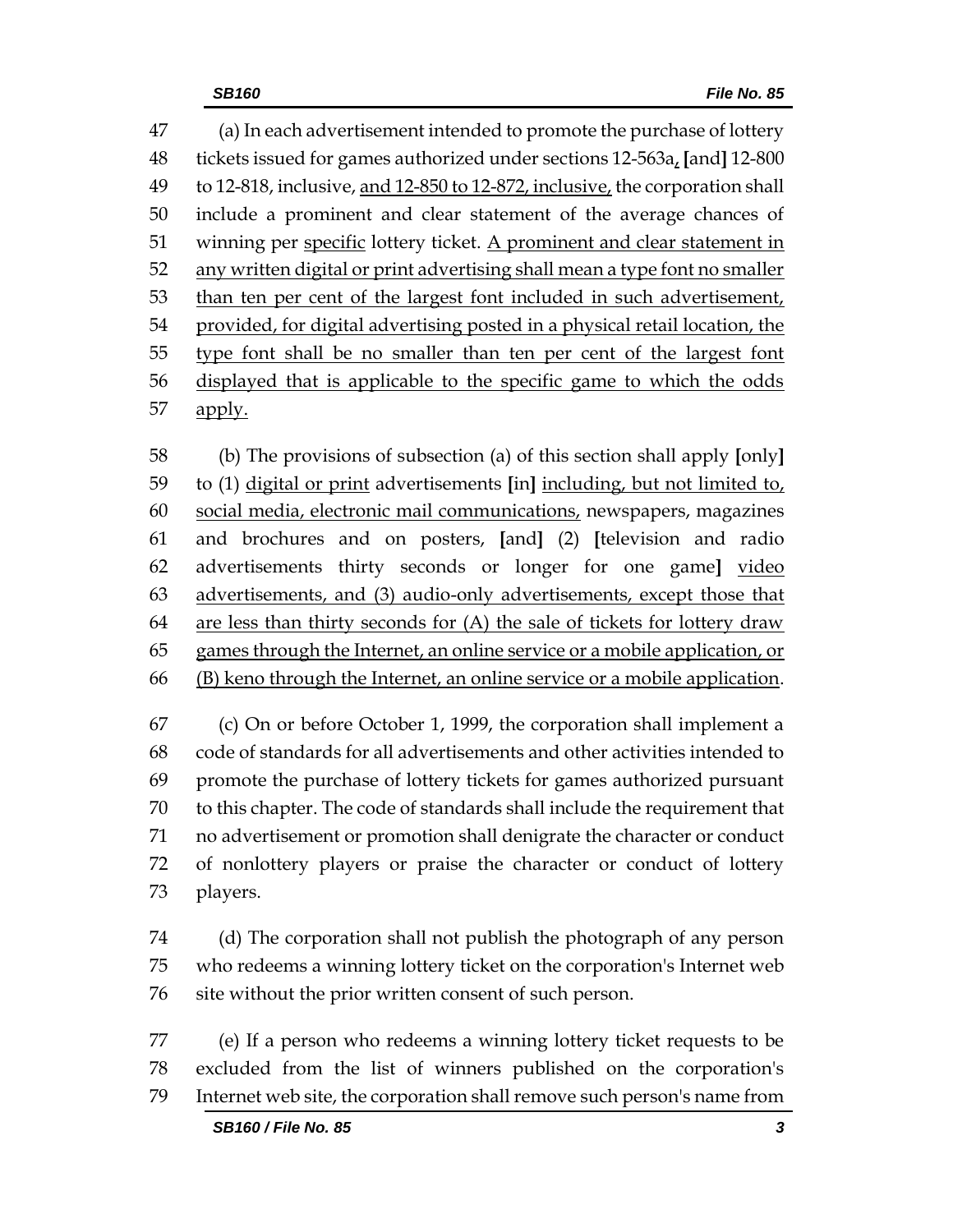80 such list not later than five days after receiving such request.

This act shall take effect as follows and shall amend the following sections:

| Section 1 | $ $ <i>July 1, 2022</i> | 12-569 |
|-----------|-------------------------|--------|
| Sec. 2    | <i>July 1, 2022</i>     | 12-814 |

*PS Joint Favorable*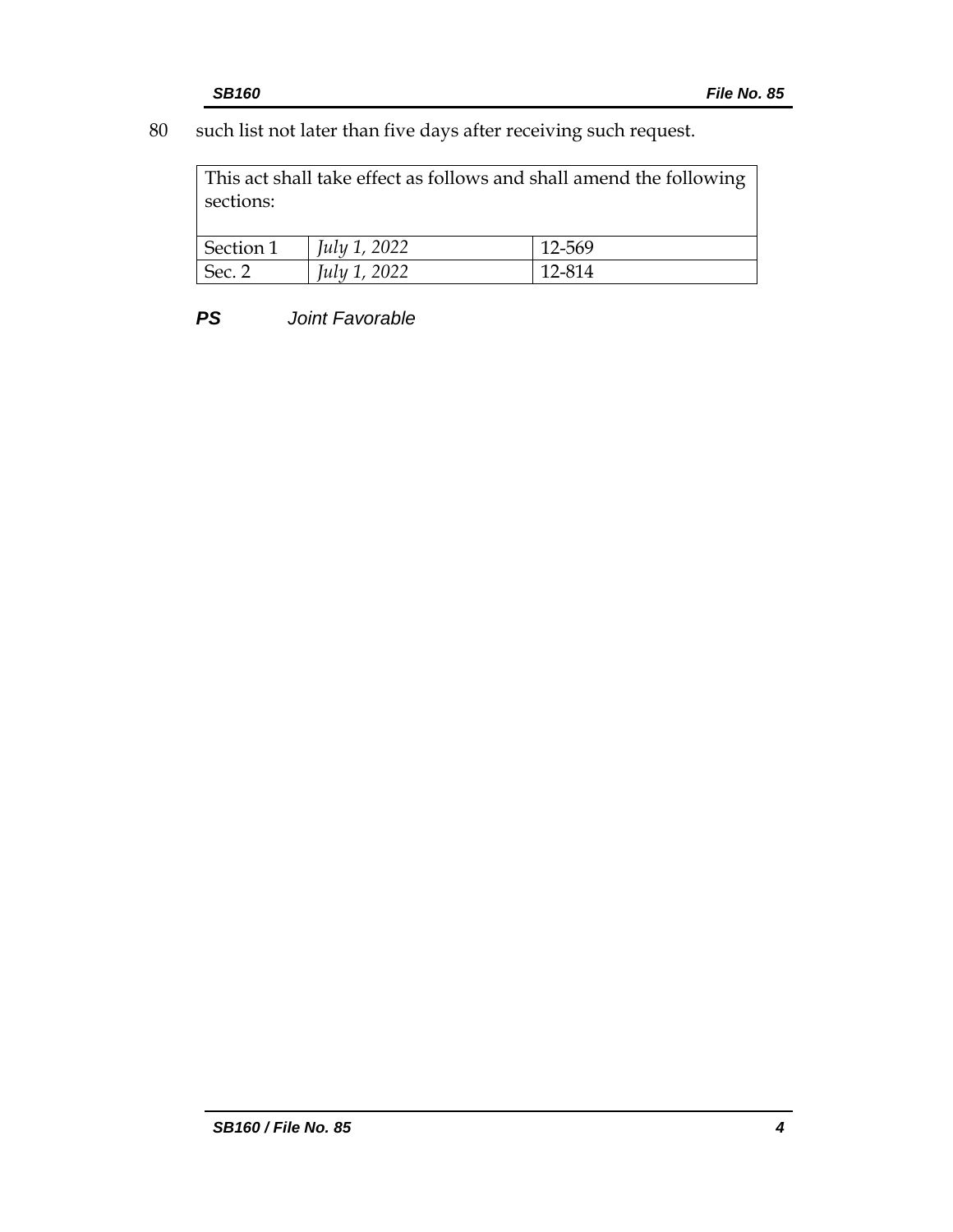*The following Fiscal Impact Statement and Bill Analysis are prepared for the benefit of the members of the General Assembly, solely for purposes of information, summarization and explanation and do not represent the intent of the General Assembly or either chamber thereof for any purpose. In general,*  fiscal impacts are based upon a variety of informational sources, including the analyst's professional *knowledge. Whenever applicable, agency data is consulted as part of the analysis, however final products do not necessarily reflect an assessment from any specific department.*

#### *OFA Fiscal Note*

#### *State Impact:*

| <b>Agency Affected</b>        | <b>Fund-Effect</b> | FY 23 \$  | FY 24 \$  |
|-------------------------------|--------------------|-----------|-----------|
| Resources of the General Fund | GF - Potential     | See Below | See Below |
|                               | Revenue Loss       |           |           |

Note: GF=General Fund

#### *Municipal Impact:* None

#### *Explanation*

The bill requires interest charged on lottery sales agent's delinquency assessments to be calculated using simple interest rather than compound interest resulting in a potential revenue loss to the state to the extent delinquencies occur and accrue interest. There are currently 61 delinquent lottery sales agents with interest balances ranging from under \$1,000 to \$150,000.

#### *The Out Years*

The annualized ongoing fiscal impact identified above would continue into the future subject to the number of delinquencies.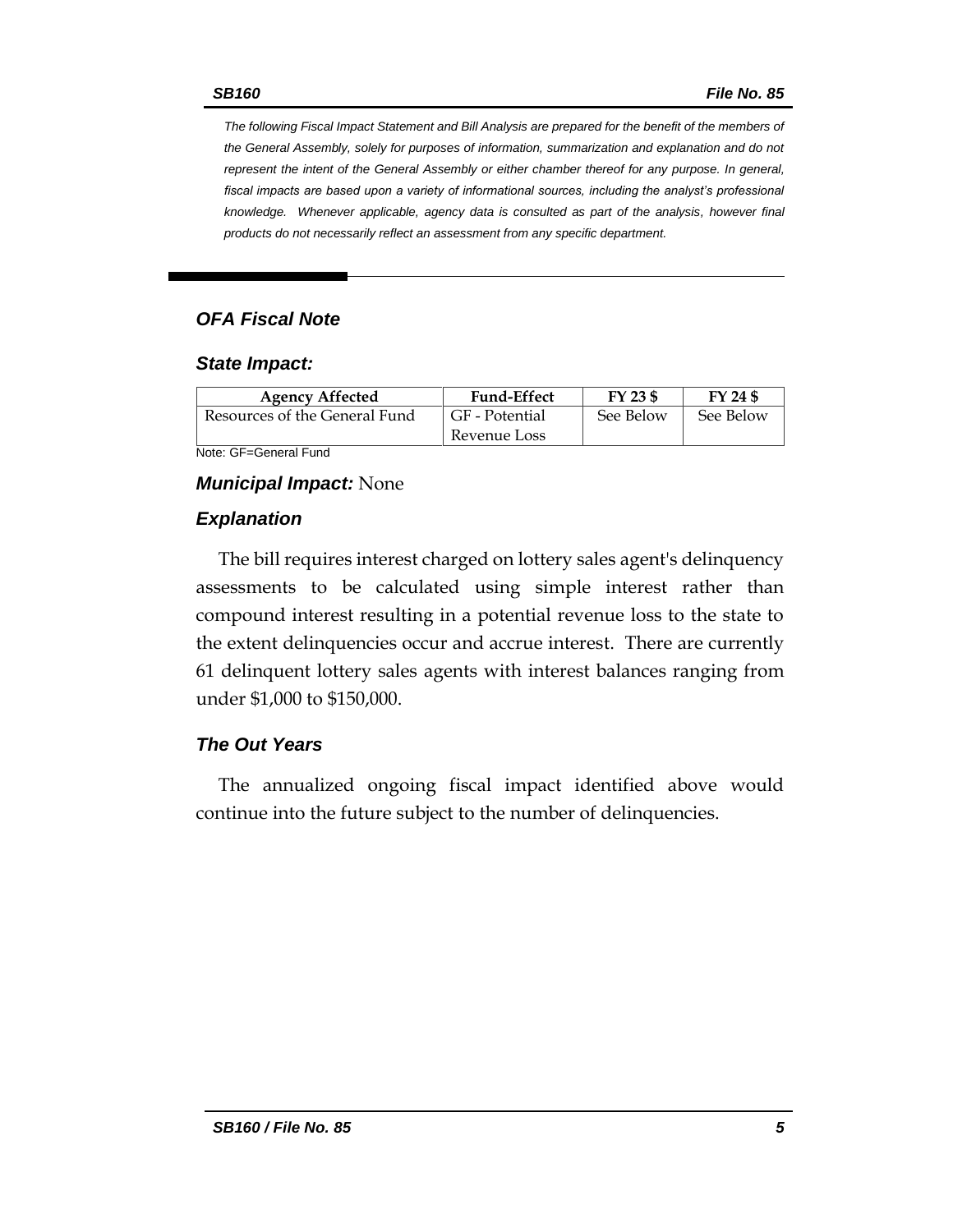# **OLR Bill Analysis SB 160**

### *AN ACT CONCERNING INTEREST ON LOTTERY SALES AGENT DELINQUENCY ASSESSMENTS AND LOTTERY ADVERTISING.*

#### **SUMMARY**

This bill requires that the interest charged on lottery sales agents' (i.e., licensed lottery ticket retailers') delinquency assessments be calculated using simple rather than compound interest, which is the current practice (see BACKGROUND). By law, delinquency assessments are equal to 10% of the amount due or \$10, whichever is greater, plus interest at a rate of 1.5% per month or part of a month that elapses between the due date and payment date.

For delinquency assessments outstanding on June 30, 2022, the bill allows sales agents to request a hardship waiver from the Department of Consumer Protection (DCP) commissioner to reduce what is owed, by recalculating the interest owed using simple interest. Sales agents can apply beginning July 1, 2022.

Additionally, the bill makes several changes concerning advertising by the Connecticut Lottery Corporation (CLC). Current law requires CLC to include a prominent and clear statement of the average chances of winning in each advertisement promoting lottery ticket purchases for its retail draw games. The bill extends this requirement to its online lottery draw games and requires that the type font for this statement in any written digital or print advertising generally be at least 10% the size of the largest font included in the advertisement. For digital advertising posted in a physical retail location however, the bill requires the statement to be at least 10% the size of the largest font displayed that applies to the specific game related to the statement.

Current law limits the above statement requirement to